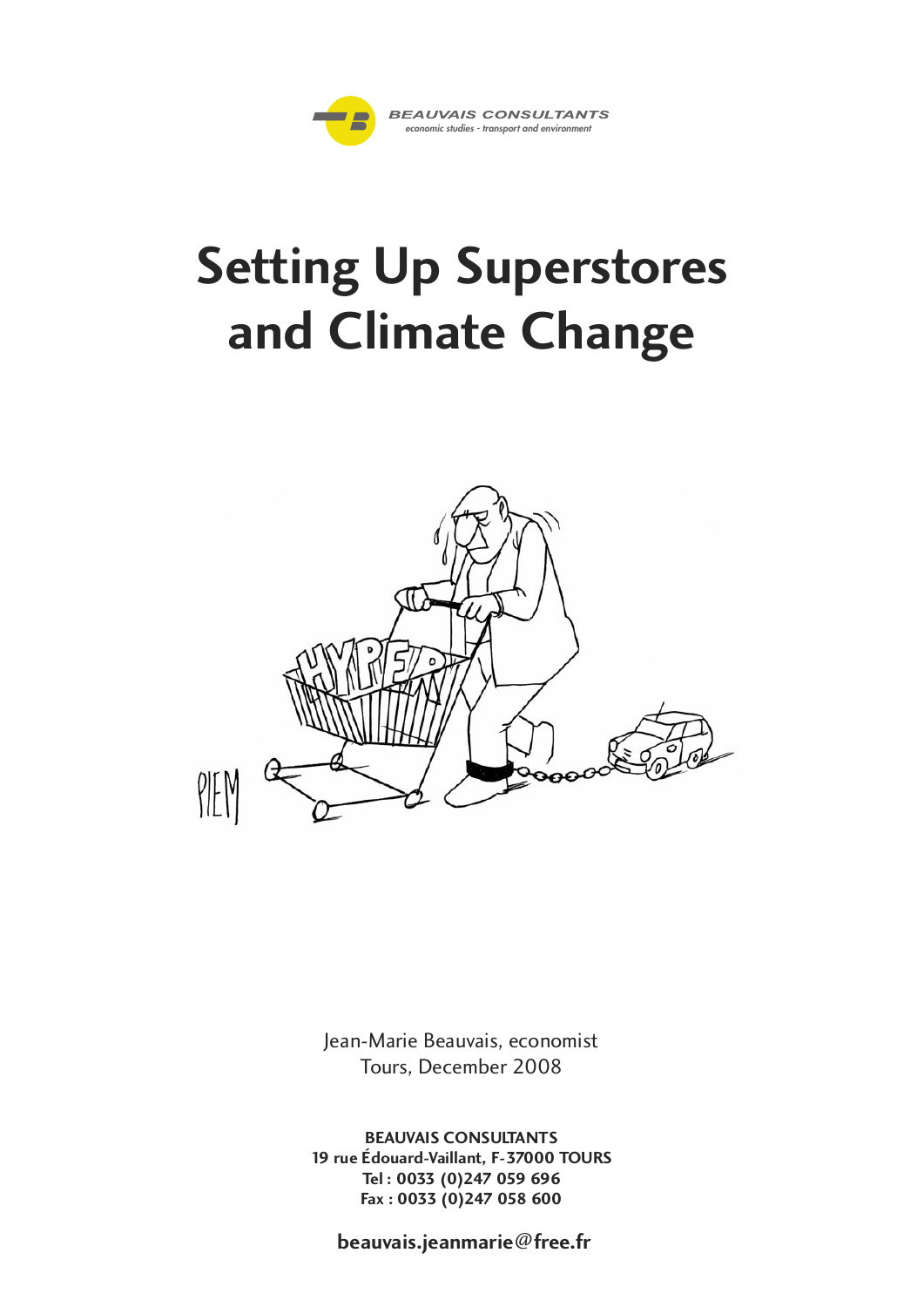## **SUMMARY**

Since the 1960s the big retail stores and their more recent variations (specialised superstores, maxi-discounts) have spread far and wide across French city suburbs. The average size of these stores has grown steadily as has also their power of attraction. Indeed, they tend to be found on the fringes of agglomerations, near bypasses and access to motorways. This article seeks to describe the shopping habits of their customers on the basis of 14 surveys carried out among 5,000 consumers domiciled in three urban areas, and it leads to an assessment of the effects of the location of these stores on road traffic as well as on concomitant gas emissions. The result of this lengthy evaluation may be summarized in one sentence: carbon dioxide emissions are four times stronger when shopping in a suburban hypermarket than when shopping in a local supermarket. Taking into account the very strong impact on CO<sub>2</sub> emissions of the hypermarket situated on the outskirts, the question arises as to whether, in the light of sustainable development, this is the right model to export throughout the world.

#### Terminology:

Definitions might be different in the UK, in the USA or elsewhere in the world, but in France: • "supermarché" (translated here by supermarket) is a self-service retail store with a sales surface of more than 400 square metres and less than 2,500 square metres, offering mainly food products; • "hypermarché" (translated here by hypermarket) is a self-service retail store with a sales surface of more

of 2,500 square metres and a large parking area, offering food products as well as non-food products.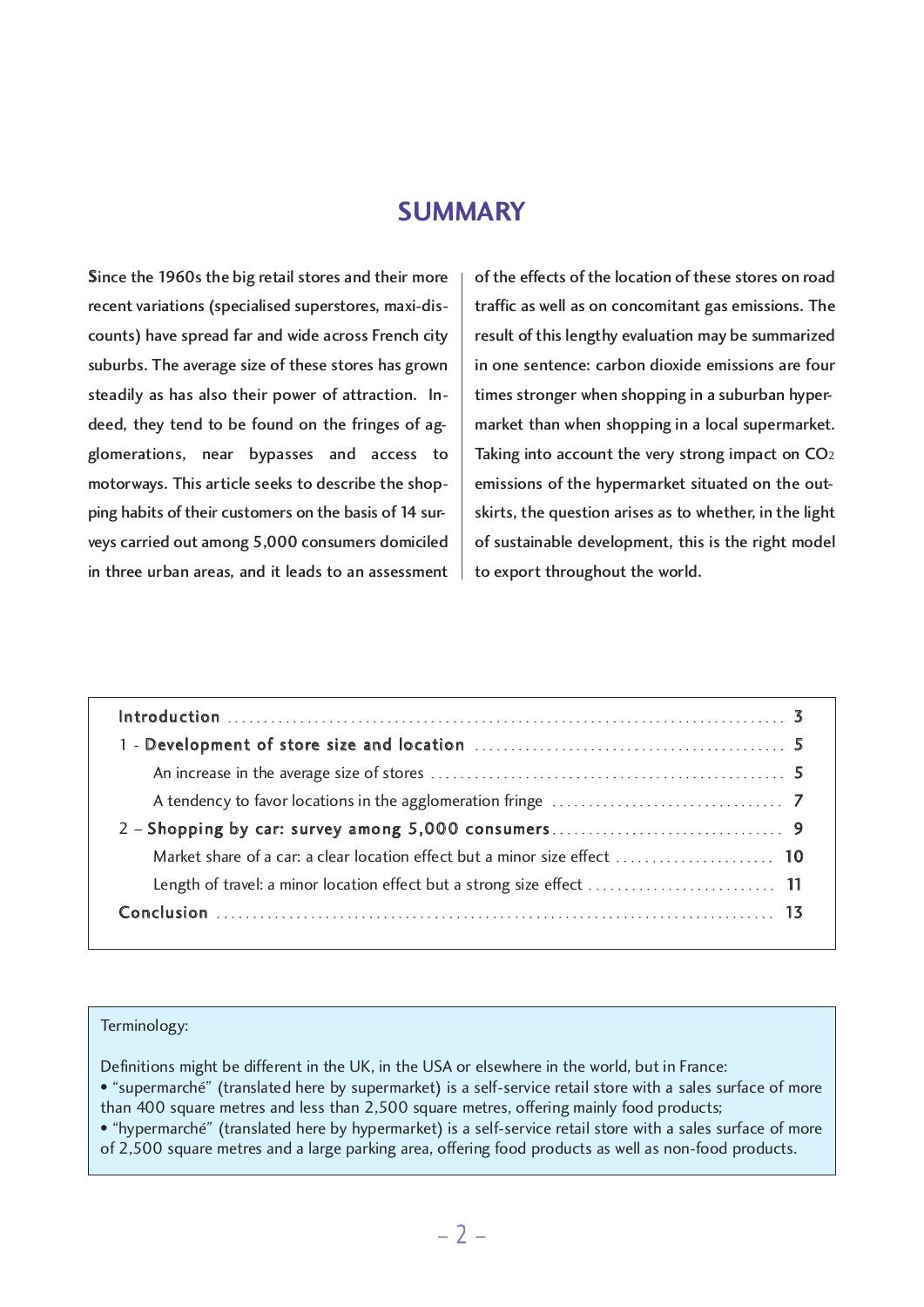# **INTRODUCTION**

The Committee for deregulation and economic growth in France, known as the "Attali Committee", after the name of its Chairman, was mandated by the President of the French Republic, Nicolas Sarkozy, to draft a report with recommendations and proposals to boost economic growth in France.

The final report, delivered on 23 January 2008, underlines the need to deregulate the conditions governing the opening of new superstores in order to spur competition in the anticipation that lower sales prices will boost household purchasing power.

Current legislation, which requires an authorisation from the commission for commercial facilities of the "Département" (the CDEC) for the establishment or extension of more than 300 square metres, is to be replaced by the simple agreement of the mayor of the local council in which the superstore is to be set up, whatever the floor area involved.

At the same time, the Americans are rediscovering the advantages of proximity. Traumatised by the escalation in oil prices, conjugated with the slump in real-estate, there are clear signs that a number of Americans are ready to call their lifestyle into question. In other words, there seems to be a desire to re-establish social bonds beyond the more or less virtual contacts proposed by the new information technologies. And

local stores could well turn out to be a promising vehicle for such a development.

By way of evidence, Wal-Mart, the number one foodchain store in the United States and in the world, is about to launch "Marketside", a new concept of the street corner market, covering a floor area of about 1,300 square metres. The first four are to open in the autumn of 2008 in the suburbs of Phoenix. In that very same area, Tesco (number one in the United Kingdom and number three worldwide) has just opened 20 "Fresh & Easy" and plans another 16. These are small food supermarkets out to supply the everyday essentials of a family. Wal-Mart, for its part, reckons that it may well end up with more than a thousand Marketsides securing an annual turnover of 10 billion dollars.

Most of the results presented in this article are the outcome of research entitled "Distribution of consumer goods and private car usage in French urban centres", carried out by the market research firm Beauvais-Consultants in 2003 for the Directorate of Research and Scientific and Technical Affairs (the DRAST of the Ministère de l'Équipement).

The aim was to compare trends observed in commercial set-ups (size of store, location) and private car usage (market share, length of travel).

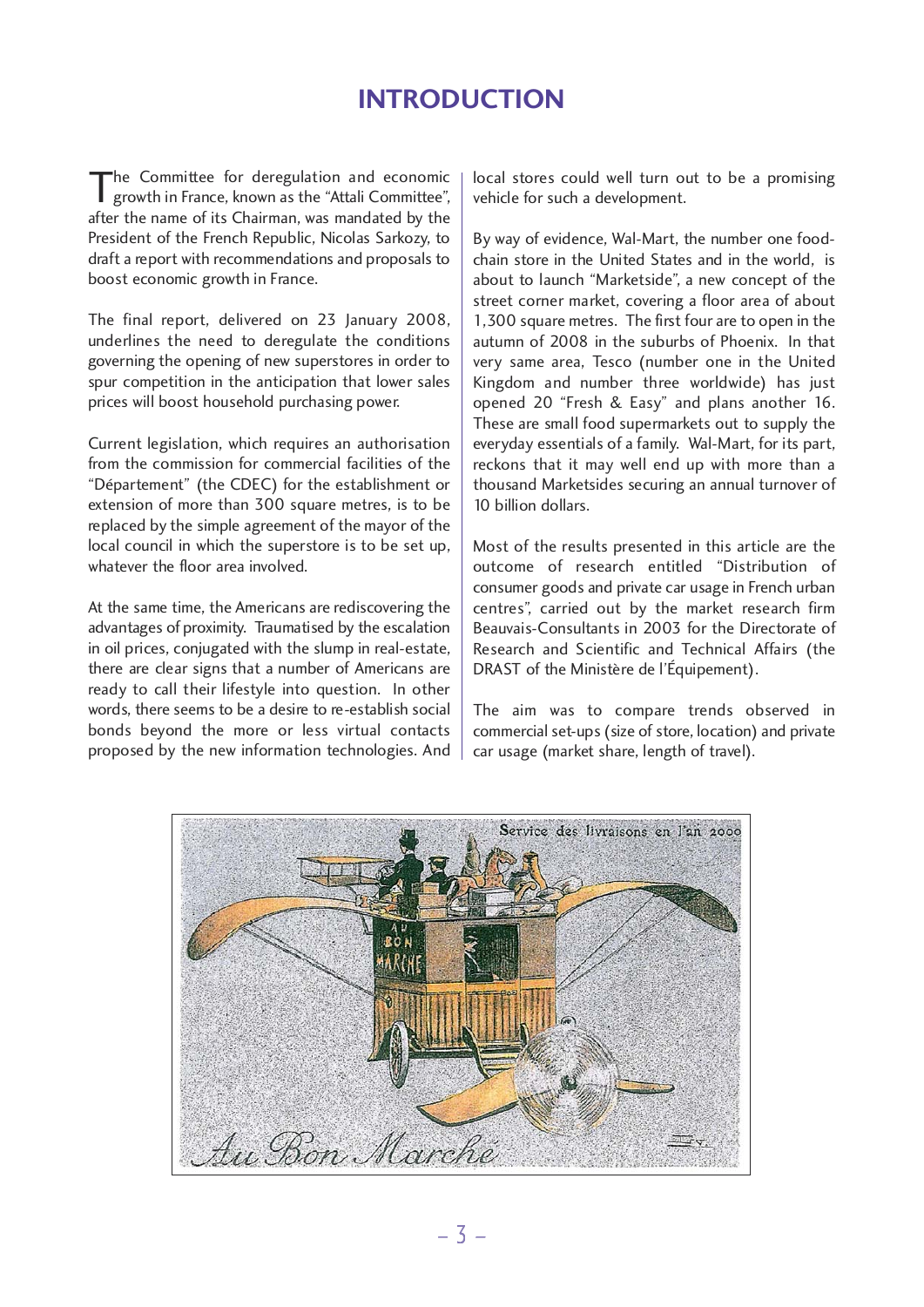## FROM THE DEPARTMENT STORE TO THE HYPERMARKET: 150 YEARS OF INNOVATION

The first *department store* was created by Aristide Boucicaut in 1852 under the sign "Au Bon Marché" ("bon marché" = low-priced), in Paris: "the only building specially built and intended solely for the use of a major business in novelties". It introduced a great number of innovations: the customer was king and was to be treated as a friend, entry was free (customers could stroll around without being bothered), prices were fixed (no bargaining) and were inexpensive (by reducing the margin on each article, 13% as against 50% practised at the time by stores, but involving a big volume of sale), articles were returnable (a guarantee of quality). There was furthermore a greatly increased spectrum of products exhibited (if the customer did not find what she had come for, she would end up by discovering, in the next department an item that she had not intended to buy when entering the store), a home delivery service (for any order above 25 francs), mail order sales (as from 1867, through a catalogue), and in the user-friendly store, customers could "enjoy life" by getting free refreshments at the buffet or reading the papers in the library. At the end of the  $19<sup>th</sup>$ century, the formula was adopted in the United States (by Roland Macy) and in England (by Charles Harrod).

The first popular store was created in 1928 by the Nouvelles Galeries under the sign "Uniprix". It aimed to satisfy the current needs of the working class clientele, both as regards food and general merchandise (for the most part clothing, and all sorts of items). Popular stores were to invent the concept of affiliation and develop distributor brands. The formula stemmed from the United States where, already in 1879, Frank Woolworth had created the "Great 5 cents Store"; besides, the popular store was initially called "the single price store" because of the sales procedure whereby all merchandise was offered at a single price or with only a few price differences.

The creation of the first supermarket dates from 1957, when Henri Bardou opened a 750 m2 store in Paris, rue Pierre-Demours (in the 17<sup>th</sup> arrondissement). A second supermarket was established the following year in Rueil-Malmaison. It bore the sign "Express Marché" of the Goulet-Turpin, and covered a sales area of 560 m2. The concept was based on self-service, discount and an extensive sales area. Gondolas, trolleys, refrigerated windows… all these came from the United States. In fact, it was a follow-up to the study trips made by French traders in the United States where the first supermarket was set up in 1932.

The first hypermarket opened in 1963 at the initiative of Marcel Fournier, of Jacques and Denis Defforey, who launched, in Sainte-Geneviève-des-Bois (south of Paris) the formula "everything under the same roof" (food and non-food, the latter representing two thirds of the sales area). The surface area was, of course, considerable (2,500 m<sup>2</sup>), allowing for mass self-service sales. Prices were low (much lower than those of supermarkets) and 400 parking places were on offer to attract customers from far and wide. The principle of the simultaneous presence of food and non-food products was to be exported to the United States under the new trade name "supercenter".

The *specialist superstore* made its appearance in a number of sectors over several years: household electrical appliances with Darty in 1966 (with its famous guarantee extension called the "contrat de confiance", i.e. trust contract), household furnishings and equipment with Conforama in 1967, DIY with Castorama in 1969 in Englos over a 5,000 m2 surface area, and then, considerably later, sports with Décathlon in 1976. The specialist superstores have gained their footing generally through their proximity to hypermarkets (with which they often share parking facilities), their low prices, but, above all, through the choice on offer; finding in one single place all the essentials needed to set up house, for example, was a totally new idea at the end of the sixties.

The first maxi-discount was established in Croix in the North in 1988. This was an Aldi store; the idea came from Germany (it went further than the formula proposed in 1975 by Erteco, now become Ed, the grocers). The concept is based on the low cost of purchase linked to a reduced assortment (a maximum of one thousand references, thus allowing increased volumes) and few, if any, national brands with, instead, distributor brands or even products without brands, and limited overheads due to simplified presentation and reduced staff.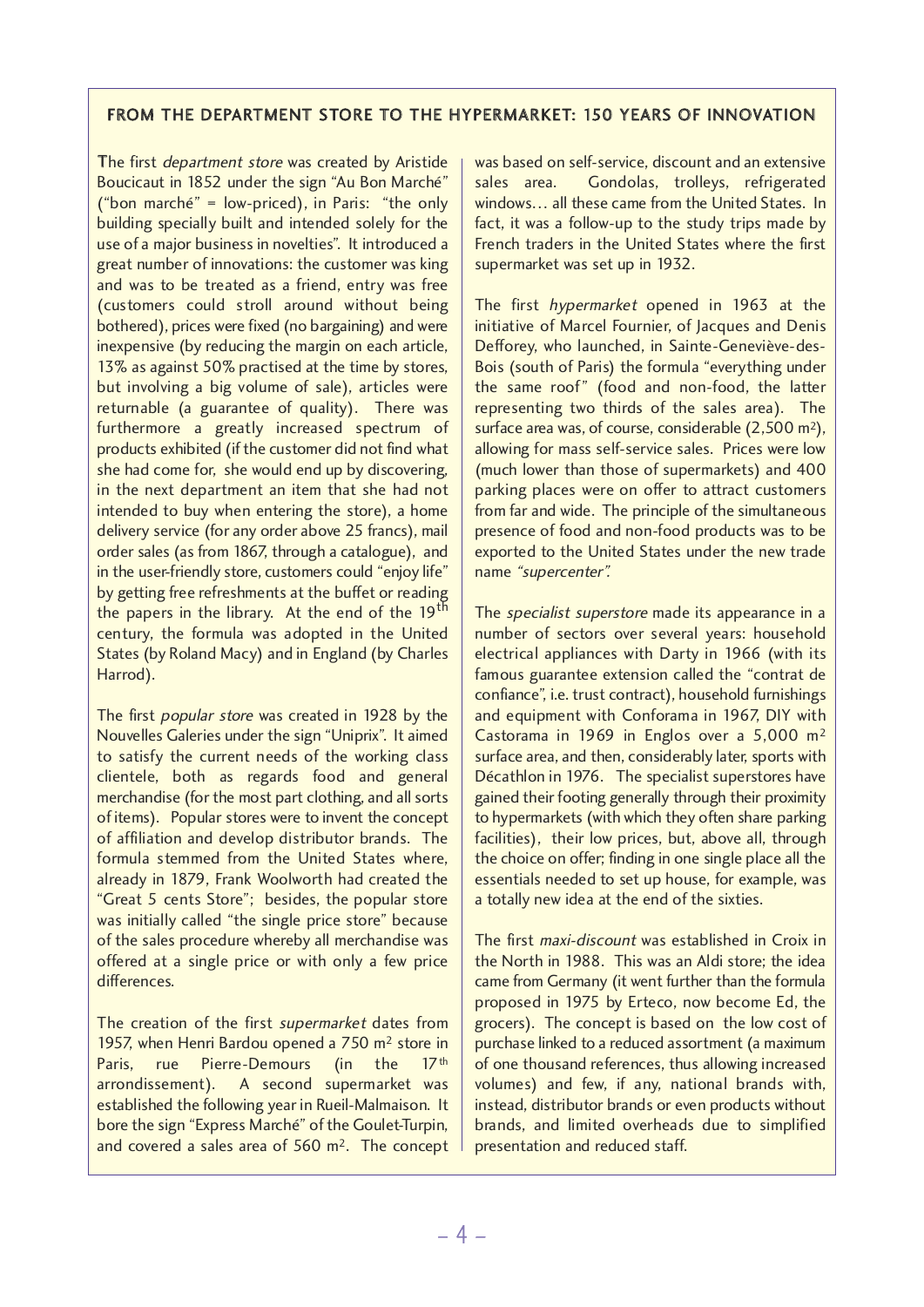# **DEVELOPMENT OF STORE SIZE AND LOCATION**

The travelling salesman, who, as representative of a manufacturer, would travel across the country to collect orders from trades-people and subsequently have them delivered by haulers, is only gradually losing ground because this business has long been conducted along individual lines.

The history of mass distribution is relatively recent but in less than 50 years, mass distribution has moved up to the top of the business classification ladder, a position formerly held by oil companies or car manufacturers. This is true in the United States with Wal-Mart but also in France where businesses in the distribution sector have witnessed a staggering acceleration. These businesses have deployed various strategies to increase their turnover (diversification, concentration and internationalisation) and to reduce running costs through information technology and cooperation with industry.

In 2002, in France, the retail trade and automobile trade gained a turnover of 343 billion euros. In constant euros, the turnover of the retail trade increased on an average by 1.4 per year and per inhabitant. The market share of the food sector remained steady (around 54%) while the share of food in the household budget showed a downward trend. This can be ascribed to the policy of regular diversification carried out by these companies who sold more and more non-food products: fuel, travel, financial products, jewellery, micro-computer technology, flowers, drugstore products, and perhaps, in the near future, cars. Within the food sector companies, there is evidence of a steady rise in superstores. For example, supermarkets and hypermarkets combined saw their share in total food turnover increase from 68% in 1990 to 79% in 1999.

#### **SIZE: THE INCREASE IN THE AVERAGE SIZE IS THE RESULT OF AN INCREASE IN THE TOTAL SURFACE AREA AND A REDUCTION IN THE NUMBER OF STORES**

The increase in the average surface area of stores between 1982 and 1992 has been estimated at 39% by a survey carried out by the INSEE (National Statistical Office). The following figures are drawn from that survey:

| <b>Stores</b>            | Surface area                 | <b>Total area</b><br>in 1982          | <b>Total area</b><br>in 1992          | <b>Progression</b><br>over<br>ten years |
|--------------------------|------------------------------|---------------------------------------|---------------------------------------|-----------------------------------------|
| Food except for bakeries | more than 400 m <sup>2</sup> | 7,160,000                             | 12,246,000                            | 71%                                     |
|                          | less than 400 m <sup>2</sup> | 5,950,000                             | 5,132,000                             | $-14%$                                  |
| Non-food except          | more than 400 m <sup>2</sup> | 10,514,000                            | 14,832,000                            | 41 %                                    |
| for pharmacies           | less than 400 m <sup>2</sup> | 14,087,000                            | 15,196,000                            | $8\%$                                   |
| <b>Total</b>             |                              | 37,712,000                            | 47,406,000                            | 26%                                     |
| <b>Stores</b>            | Surface area                 | <b>Number</b><br>of stores<br>in 1982 | <b>Number</b><br>of stores<br>in 1992 | <b>Progression</b><br>over<br>ten years |
| Food except for bakeries | more than 400 m <sup>2</sup> | 5,201                                 | 8,145                                 | 57 %                                    |
|                          | less than 400 m <sup>2</sup> | 122,884                               | 90,461                                | $-26%$                                  |
| Non-food except          | more than 400 m <sup>2</sup> | 9,580                                 | 14,125                                | 47 %                                    |
| for pharmacies           | less than 400 m <sup>2</sup> | 230,220                               | 218,811                               | $-5\%$                                  |
| <b>Total</b>             |                              | 367,885                               | 331,542                               | $-10%$                                  |
| <b>Stores</b>            | Surface area                 | Average<br>area in 1982               | Average area<br>in 1992               | <b>Progression</b><br>over<br>ten years |
| Food except for bakeries | more than 400 m <sup>2</sup> | 1,337                                 | 1,503                                 | 9%                                      |
|                          | less than 400 m <sup>2</sup> | 48                                    | 57                                    | 17%                                     |
| Non-food except          | more than 400 m <sup>2</sup> | 1,098                                 | 1,050                                 | $-4%$                                   |
| for pharmacies           | less than 400 m <sup>2</sup> | 61                                    | 69                                    | $13\%$                                  |
| <b>Total</b>             |                              | 103                                   | 143                                   | 39 %                                    |

## Table 1: Development of store size between 1982 and 1992 (in <sup>m</sup><sup>2</sup> )

Source: INSEE-Results <sup>n</sup>° 391 May 1995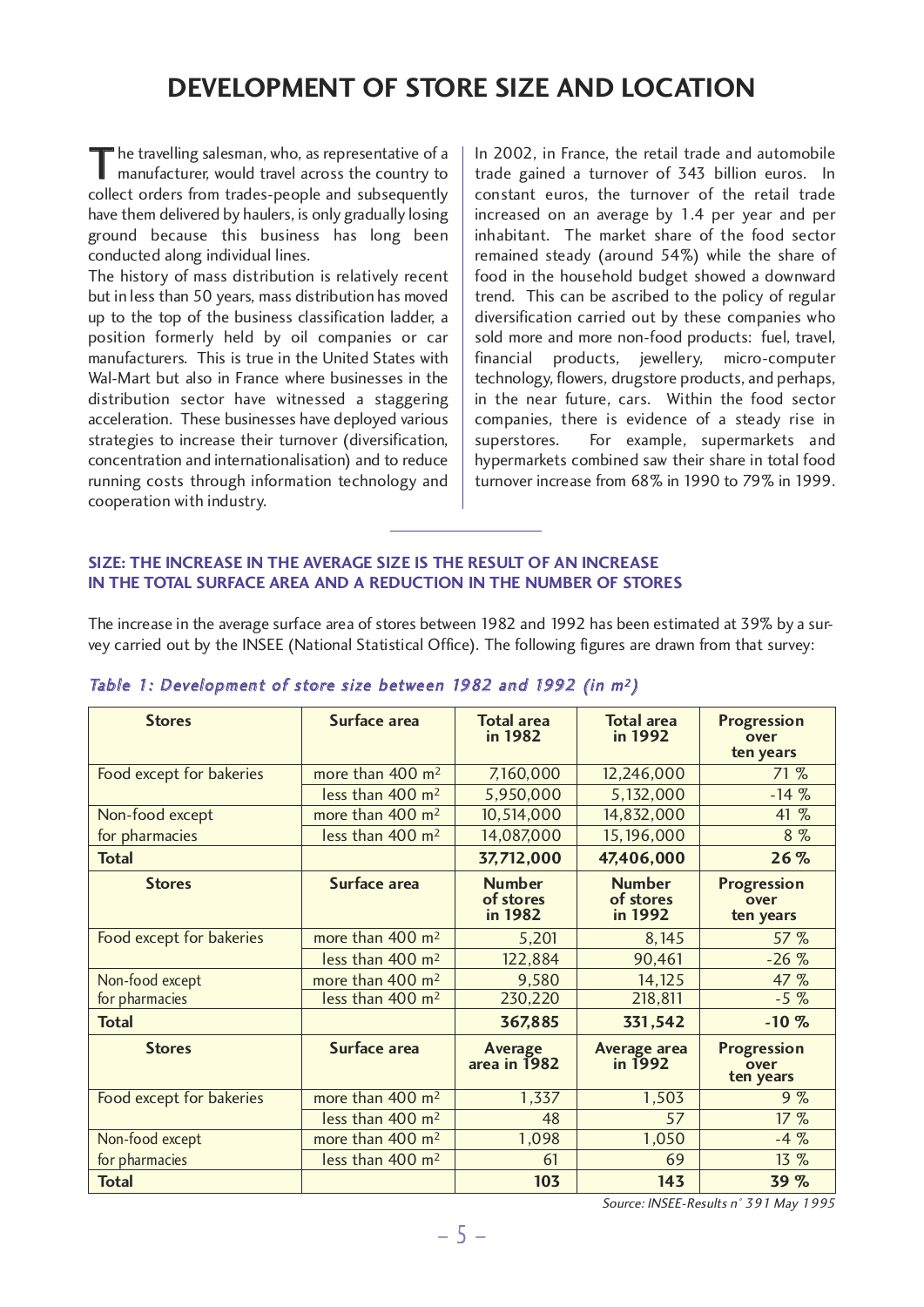

Saint-Pierre-des-Corps, France – © Gérard Proust, La Nouvelle République.

This increase in average size is the result of two contrasting phenomena: an increase in the total surface area of 26% and a 10% reduction in the number of sales outlets over nine years. No identical study is available for the following decade but it can be assumed that the average store size is still on the increase.

For example, as concerns superstores dealing primarily with food, as has been noted above, the first stores occupied an area of 560m2 (in Rueil-Malmaison in 1958) or 600m2 (Les Hauts-Champs near Roubaix in 1961) to attain, in 1996, an average surface area of 1,602m2 (1,074 hypermarkets covering a total area of 6,175,500 m2 and 7,334 supermarkets covering a total area of 7,297,300 m2, i.e. a total surface area of 13,472,800 m2 for 8,408 superstores).

This transition of the average size from  $600 \text{ m}^2$  to 1,600 m2 is attributable first to the increase in the number of hypermarkets within the total number of food superstores right up to 1974, to the increase in the average size of supermarkets which progressed from 821 m2 in 1981 to 990 m2 in 1997, and to the passage of certain supermarkets into the category of hypermarkets further to the extension of their sales area beyond the threshold size of 2,500 m2.

As for the size of hypermarkets, where there had been a gradual downsize tendency, the past decade would seem to mark an upward trend. It is to be noted in particular, that the number of hypermarkets with a surface area of over 15,000 m2 has grown from 13 units in 1993 to 21 units in 2000.

| Decade period | <b>Number</b><br>of Stores | Total area<br>$(m2)$ today | Average area<br>$(m2)$ today | <b>Total area</b><br>$(m2)$ at star | Average $(m^2)$ at start |
|---------------|----------------------------|----------------------------|------------------------------|-------------------------------------|--------------------------|
| 1952 to 1961  |                            | 9,007                      | 4,504                        | 9,007                               | 4,504                    |
| 1962 to 1971  | 156                        | 1,166,102                  | 7.475                        | 1,116,801                           | 7,159                    |
| 1972 to 1981  | 460                        | 2,819,555                  | 6,129                        | 2,663,433                           | 5,790                    |
| 1982 to 1991  | 464                        | 2,279,984                  | 4,914                        | 2,072,867                           | 4,467                    |
| 1992 to 2001  | 138                        | 759,689                    | 5,505                        | 681,688                             | 4,940                    |
| Total         | 1,220                      | 7,034,337                  | 5,766                        | 6,543,796                           | 5,364                    |

#### Table 2: Development of the average size of the various generations of hypermarket

Source: LSA database file (February 2002).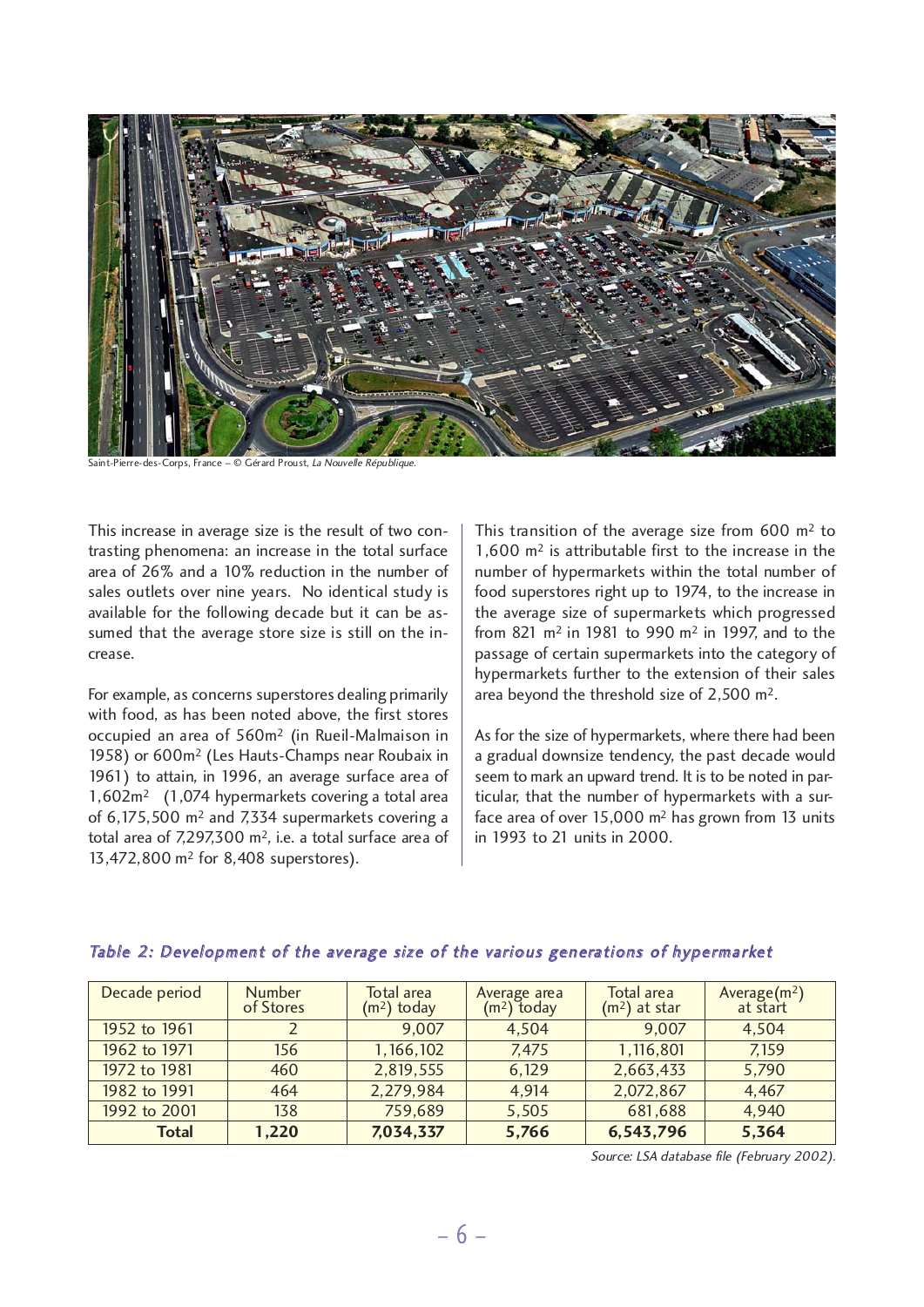After the announcements by the Carrefour group to create  $200,000$  m<sup>2</sup> of new sales areas and by the Casino group to target for  $100,000$  m<sup>2</sup> in 2005, Auchan has announced an extra 60,000 m2 (LSA, 16 September 2004). Since the Raffarin Act has frozen

the possibility of opening new superstores, these, for the most part, concern extensions. The trend therefore still points to an increase in the average size of superstores dealing mainly in food.

#### **LOCATION: A TENDENCY TO FAVOUR LOCATIONS IN THE AGGLOMERATION FRINGE**

There are more than 300,000 stores in France. There is therefore quite a strong probability of being not too far away from a store but one is faced with the question of the public transport network for access to superstores, especially hypermarkets that are relatively few in number. For example, in the area under the SCOT (official land planning chart) study in Tours, there are only 7 hypermarkets out of a total of around 20,000 stores.

#### Table 3: Location of shops in the perimeter of the Tours SCOT in 2001

| Zone                       |                                                      | Number of stores according to size | Population          |                     |
|----------------------------|------------------------------------------------------|------------------------------------|---------------------|---------------------|
|                            | Between 300 m <sup>2</sup><br>More than<br>Less than |                                    | <b>Inhabitants</b>  |                     |
|                            | $300 \text{ m}^2$                                    | and $2\,500 \, \text{m}^2$         | 2500 m <sup>2</sup> | (99 general census) |
| Tours city district        | 7,254                                                | 2,393                              |                     | 132,820             |
| Suburban districts         | 3,956                                                | 3,187                              |                     | 101,351             |
| Greater suburban districts | 2,104                                                | 693                                |                     | 104,906             |
| <b>Total SCOT</b>          | 13,314                                               | 6,273                              |                     | 339,077             |

Source: OET-Basile-COMMETT-AUAT-INSEE

Very broadly speaking, the density of hypermarkets depends on the density of the population; high in the Paris region and low in the south of the Massif Central (in Lozère there is still no hypermarket). But, when focusing on <sup>a</sup> given urban area, it is to be noted that hypermarkets are not situated in the densest areas and even tend increasingly not to start up in such areas.

The "communes-centres" (city districts) of the major agglomerations account for only 23% of the hypermarkets (the remaining 77% being situated therefore in the sub-city districts of these large urban units). This percentage dropped from 27% for superstores set up between 1962 and 1981 to only 18% for setups between 1982 and 2001.

#### Table 4: Development in the location of hypermarkets\*

| Period of<br>establishment | Total surface area as of $1^{st}$ February 2000 (m <sup>2</sup> ) | Share of inner<br>city district |                      |        |
|----------------------------|-------------------------------------------------------------------|---------------------------------|----------------------|--------|
|                            | Inner city district                                               | <b>Other locations</b>          | <b>All locations</b> |        |
| 1962 to 1971               | 94,569                                                            | 247 305                         | 341,874              | 28 %   |
| 1972 to 1981               | 268,201                                                           | 730,816                         | 999,017              | 27%    |
| 1982 to 1991               | 151,928                                                           | 596,943                         | 748,871              | 20%    |
| 1992 to 2001               | 31,900                                                            | 233,260                         | 265,250              | $12\%$ |
| <b>Total</b>               | 546,688                                                           | 1,808,324                       | 2,355,012            | 23%    |
| 20 last years              | 183,918                                                           | 830,203                         | 1,014,121            | 18 %   |
| 20 preceding years         | 362,770                                                           | 978,121                         | 1,340,891            | 27%    |

(\*) Urban units of 200 000 to 900 000 inhabitants.

Source: LSA database file (February 2002).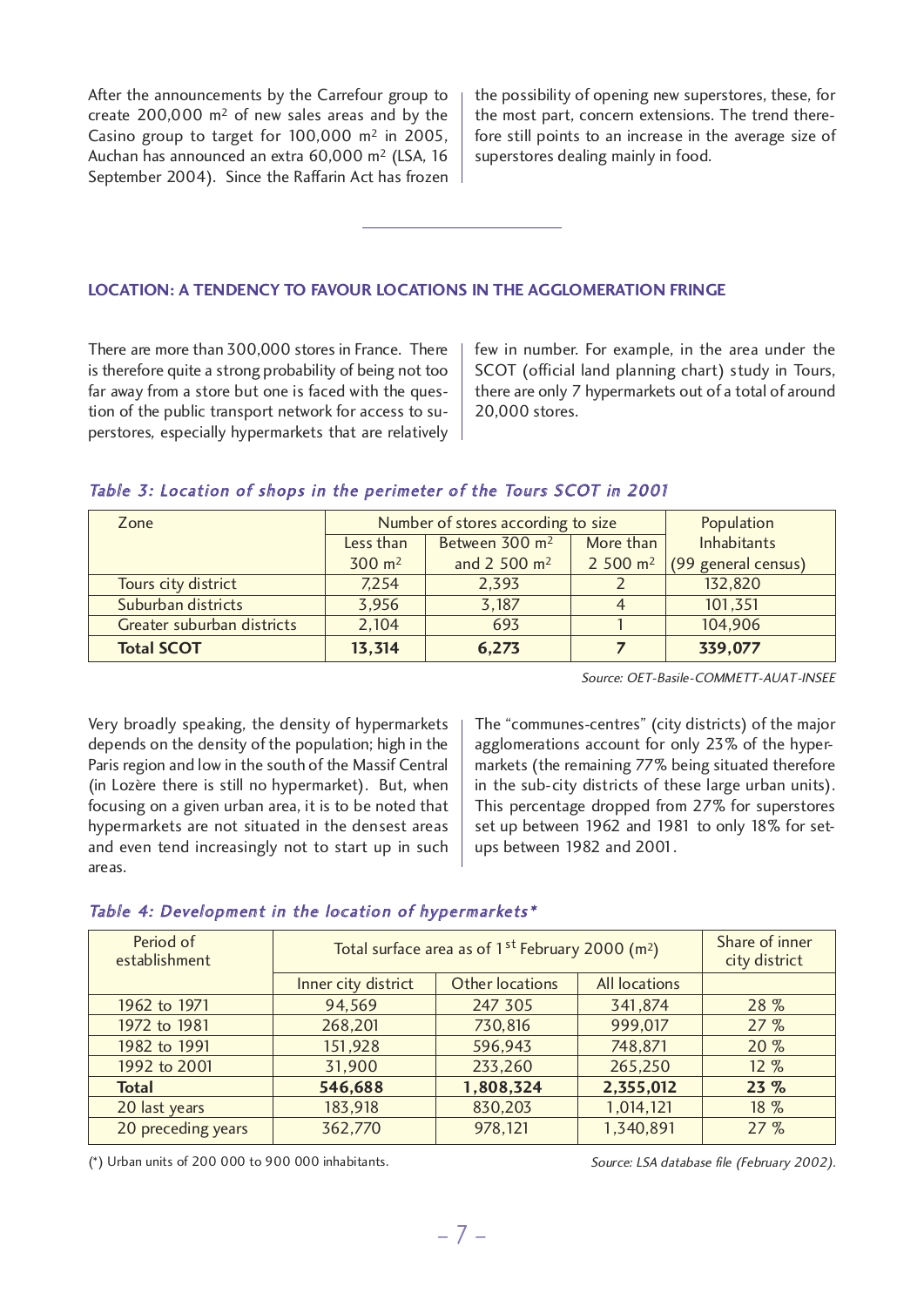

Tours, France – © Studio J.-J. Moreau.

A hypermarket, despite its image of a great peripheral sales area, avoids setting up in the greater suburban environment, that is to say, the urban area not situated in the city unit. It tends instead to favour the agglomeration fringe.

To give an example, taking the three "départements" of the Val-de-Loire (Indre-et-Loire, Loir-et-Cher and Loiret) as a whole, the agglomeration fringes accounted for 51% of the sales area as against 24% for the greater suburbs, 16% for the small towns, 5% for the rural areas and 3% for the urban centres.

To take another example, in mid-2002, the Toulouse region numbered 3 hypermarkets in the Toulouse "commune" (city district), i.e. 28,025 m2 for 309,301

inhabitants according to the last census, and 9 hypermarkets over the remainder of the city unit, i.e. 97,786 m2 for 370,806 inhabitants. No hypermarket exists in the remaining urban unit although 203,807 persons live in this greater suburban ring.

This location benefits on the one hand from customers from the near-by dense zone and on the other hand from customers from the suburbs with rapid access to the hypermarket via the motorway or the bypass.

What is needed now is to assess the road traffic consequences of this increase in the average size of stores and the tendency to favour locations in the agglomeration fringes.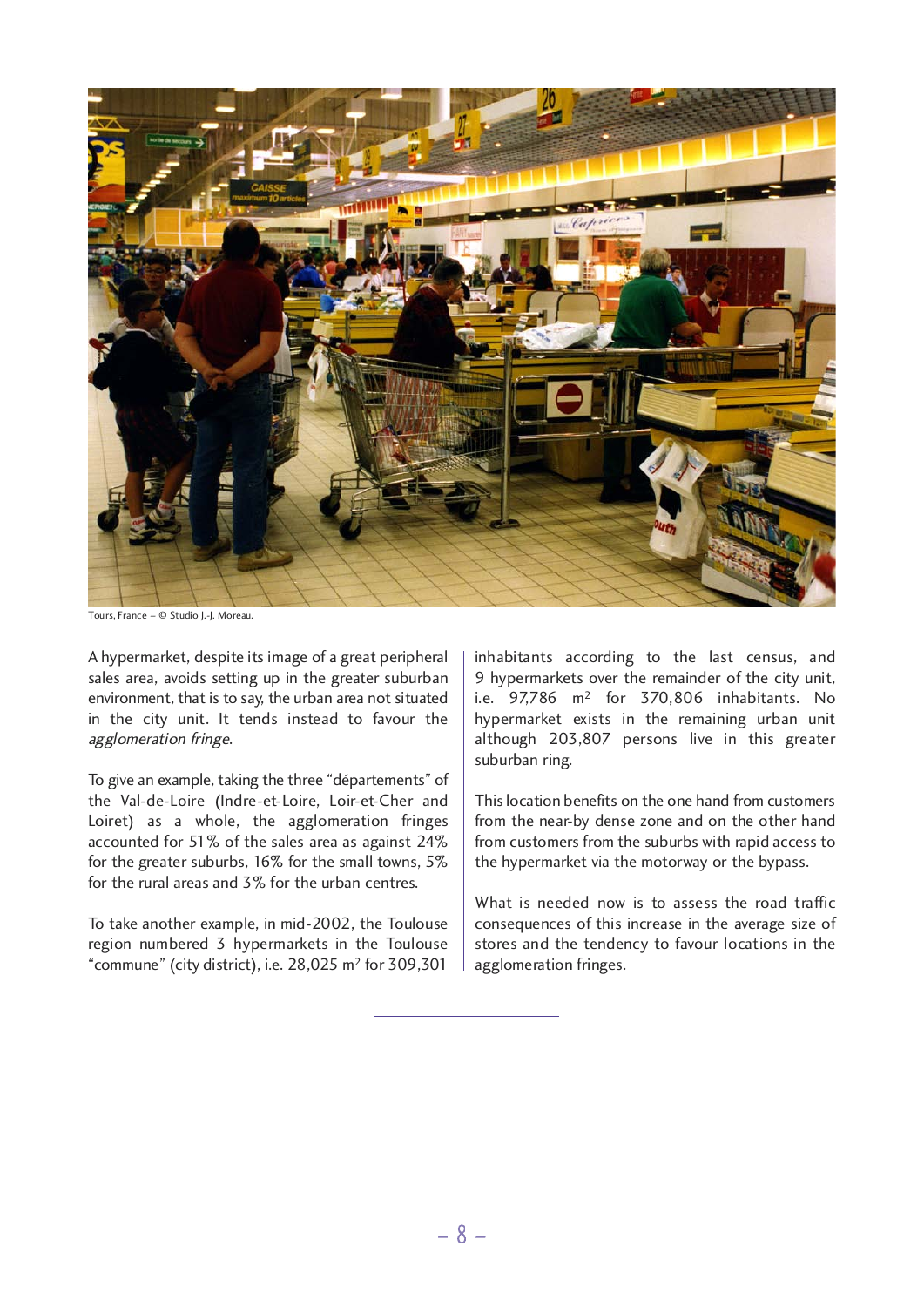# **SHOPPING BY CAR: A SURVEY AMONG 5 000 CONSUMERS**

In order to measure the effects of location of stores<br>and their size in terms of market share as well as the and their size in terms of market share as well as the length of travel by private car, 14 surveys have been carried out among 5,000 consumers, in zones of high and low density, in the outskirts and in the inner-city areas of Tours, Orléans and Lille, of which 4 were carried out in non-food stores (franchise shops), 2 in

supermarkets and 2 in hypermarkets. Travel links between home, work and store and other purposedestinations both to and from the store were taken into account.

The "home-store-home" case is the most frequent even where the car is the means of transport used.



#### Table 5: Proportion of "home-store-home" trips according to travel mode (pedestrian or car driver)

|                                   | <b>Pedestrians</b> | <b>Drivers</b> |
|-----------------------------------|--------------------|----------------|
| Supermarket in high density zone  | $82\%$             | 52 %           |
| Supermarket in low density zone   | 75%                | 50%            |
| Hyperrmarket in high density zone | $46\%$             | $51\%$         |
| Hyperrmarket in low density zone  | 70%                | $66\%$         |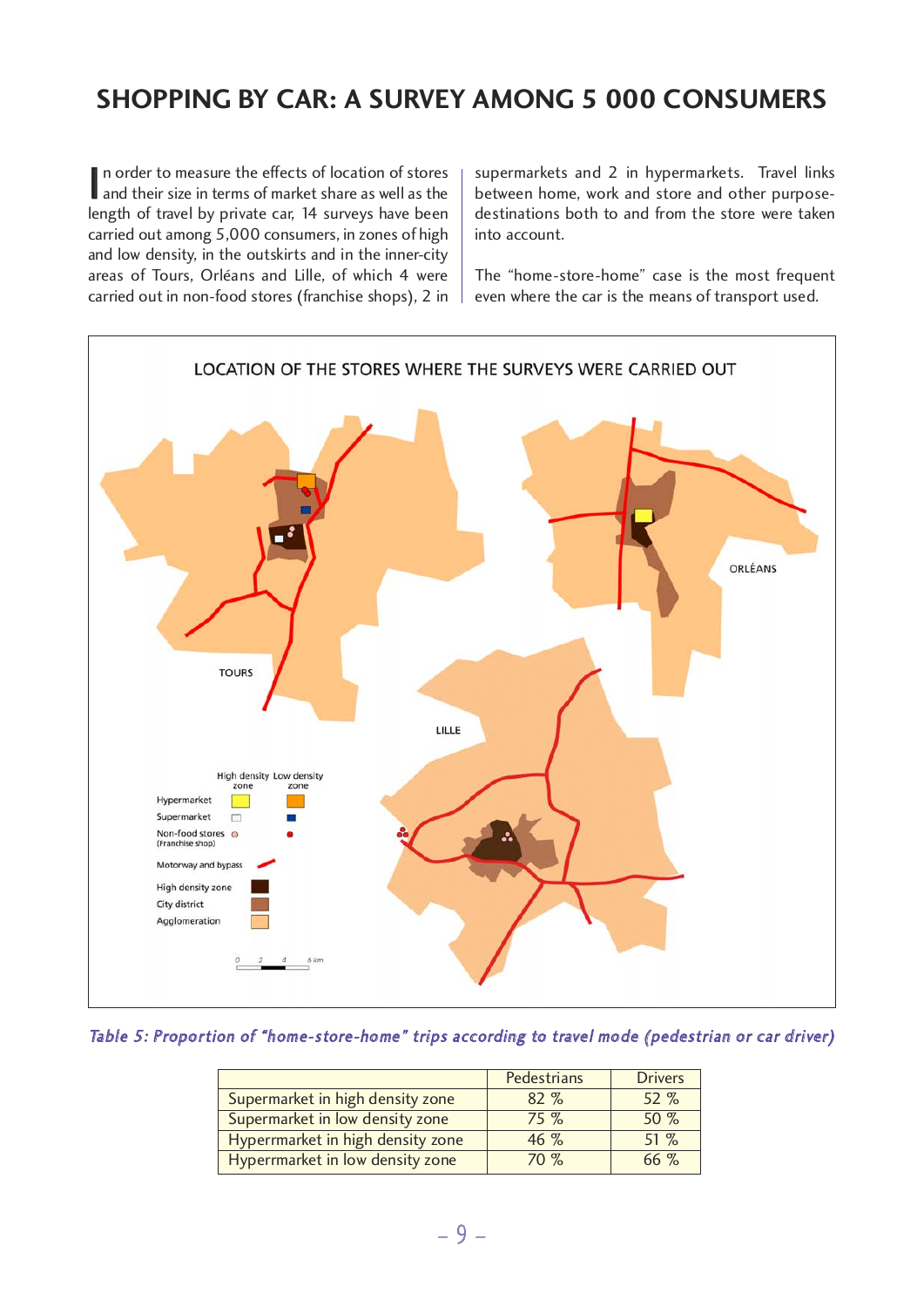The adjoining table shows results attributable to shopping trips as conventionally broken down:

|                     | High density zone<br>Supermarket Hypermarket |       | Low density zone        |        |  |
|---------------------|----------------------------------------------|-------|-------------------------|--------|--|
|                     |                                              |       | Supermarket Hypermarket |        |  |
| To                  | 2,110                                        | 5,100 | 2,450                   | 6,770  |  |
| From                | 1,590                                        | 4,680 | 1,870                   | 5,900  |  |
| <b>Attributable</b> | 2,530                                        | 8,710 | 3,060                   | 10,540 |  |
| Home                | 1,900                                        | 6,070 | 1,870                   | 8,380  |  |

Table 6: Distance covered by car per purchase (in metres)

It is to be noted that the distance we attribute to shopping is greater than the so-called destination purpose, also called the upstream purpose (to reach the store after the preceding purpose). And yet, when going from home to the store and directly back again, it is the whole loop that has to be attributed to shopping (marked "attributable" in the Table).

## **MARKET SHARE OF A CAR : A CLEAR "LOCATION EFFECT"…. … BUT A MINOR "SIZE EFFECT"**

The impact of the store location can be highlighted by comparing stores of comparable size. For food stores, the surveys carried out in Tours and Orleans between 1995 and 1997 show that, for supermarkets, the drive from the centre to the outskirts practically doubles the market share of a car. As for hypermarkets, the drive from the centre to the outskirts more

than doubles the market share of a car.

In the non-food sales sector, the surveys carried out in Tours and Lille show that 42% of customers come by car when out to make a purchase in the city centre, whereas the proportion rises to 95% in the outskirts.



Lille, France – © Jean-Marie Beauvais.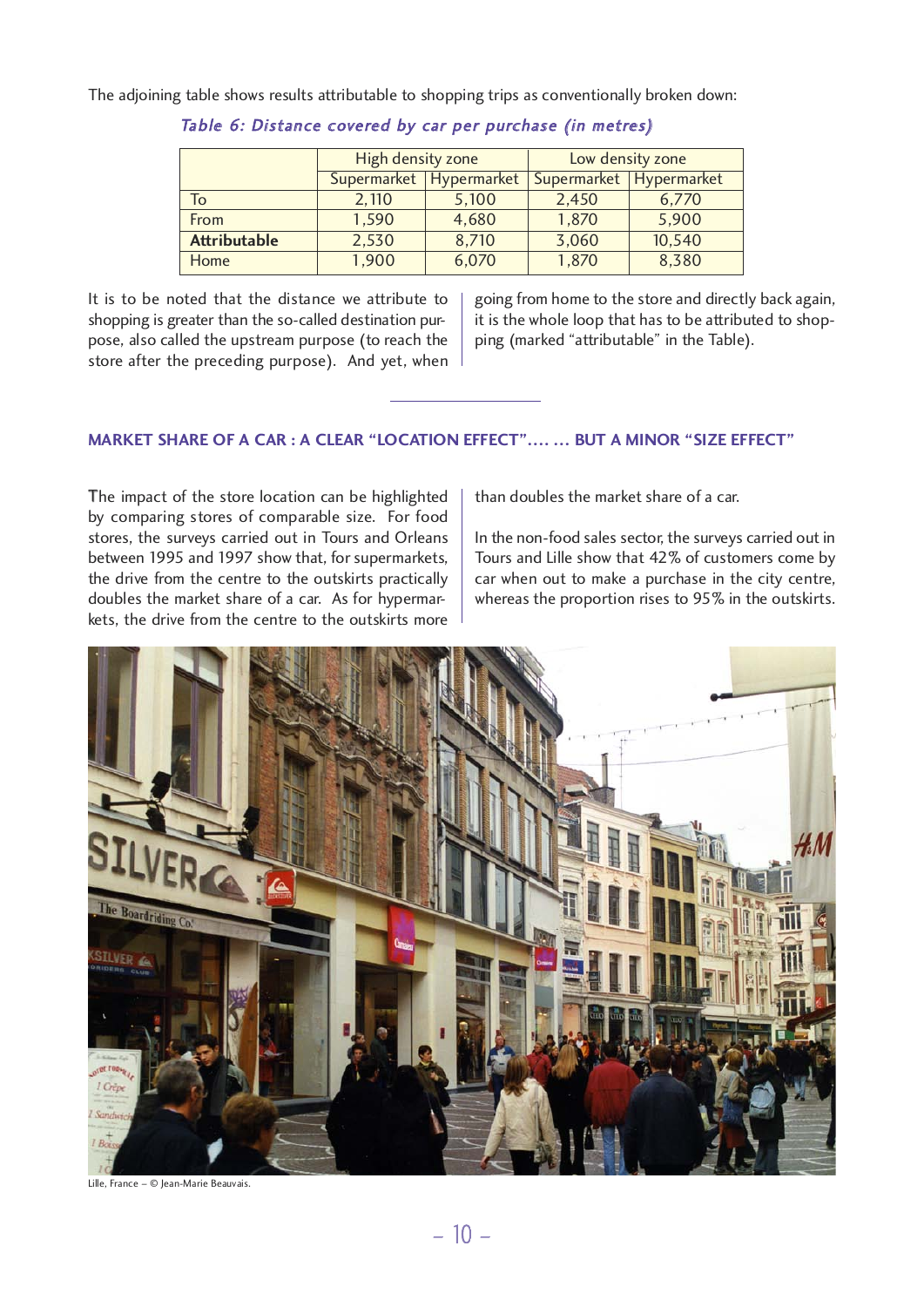To the extent that the market share is closely linked to location, it is interesting to understand why customers go to the outskirts rather than into the city centre or vice versa. It must first be remembered that, among those who frequent the outskirts, 33% do not know that an identical store is to be found in the city centre. And, among those who frequent the centre, 44% do not know that there is an identical store in the outskirts.

The main reason for the choice, in one case out of two, is the proximity. In the outskirts, proximity is cited as the main reason for 55% of customers. The second reason is the fact that one has other things to do not far from the store: for the most part, other purchases, and, perhaps also an outing to the restaurant or to the cinema. The third reason clearly opposes the two locations: the outskirts are chosen because access and parking are easier whereas the centre is chosen for the pleasure of the outing.

This time, stores of different sizes but situated in similar urban fabrics are compared. It appears, from the surveys carried out in Tours and Orleans between 1995 and 1997, among mostly food superstores, that in the high density zones, the passage from  $1000 \text{ m}^2$  to 6,000 m2 does not lead to an increase in the market share of a car. In the lower density areas, the market share rises in proportion to the surface but, this time, the increase in the sales surface is very high since the passage is from 1,000 m2 to 10,000 m2.

As may be noted, the size effect is not as evident as concerns the market share of a car. Finally, the results relative to the impact of a newly opened superstore on the market share of a car may be summed up in the Table below. It shows that driving from an inner-city location to a location on the outskirts can practically double the market share of a car for a given product and a given store.

|                                      | High density zone | Low density zone |
|--------------------------------------|-------------------|------------------|
| Camaïeu (women's wear), Lille        | 30 %              | 94 %             |
| Yves Rocher (beauty products), Lille | 35 %              | 93%              |
| La Grande Récré (toys), Tours        | 46 %              | 97%              |
| Célio (young people's wear), Lille   | 48 %              | 92%              |
| Jules (men's wear), Lille            | 53 %              | 100 %            |
| The five stores taken as a whole     | 42 %              | 95%              |
| Supermarket                          | 36 %              | 68 %             |
| Hypermarket                          | 37%               | 85%              |

#### Table 7: Market share of <sup>a</sup> car: location effect

#### **LENGTH OF TRAVEL: A MINOR "LOCATION EFFECT"… …BUT A STRONG "SIZE EFFECT"**

The distance covered for a purchase motif is expressed by the distance covered for a purchase motif only for customers who have come by car. Moreover, this is the distance ascribed to a purchase which, in the case of a shuttle service, includes both the home-purchase trip and the purchase-home trip (journey there and back).

When comparing two stores of comparable size to study the impact of location on the distance covered, it is to be noted that the size of the store, supermarket or hypermarket brings no influence to bear on the increase in distances covered: the increase in length of travel is 21% when the store is situated on the outskirts compared with the centre.

One could also compare, with the same data, two stores situated in a comparable urban fabric and study the impact of size on the distance covered. It is then to be noted that the impact of the size of the store on the distance covered by car is very important: +244% for the hypermarket compared with the supermarket, whether or not seen from the position of a dense zone. The distance to be covered is to be seen in relation to the density of the network of stores in the area. The rarer the type of store, the greater the probability of having to cover a great distance. Let us remember that there are more than 7,000 supermarkets as against "only" 1,200 hypermarkets; 3.4 times more kilometres are needed to drive to a hypermarket than to a supermarket.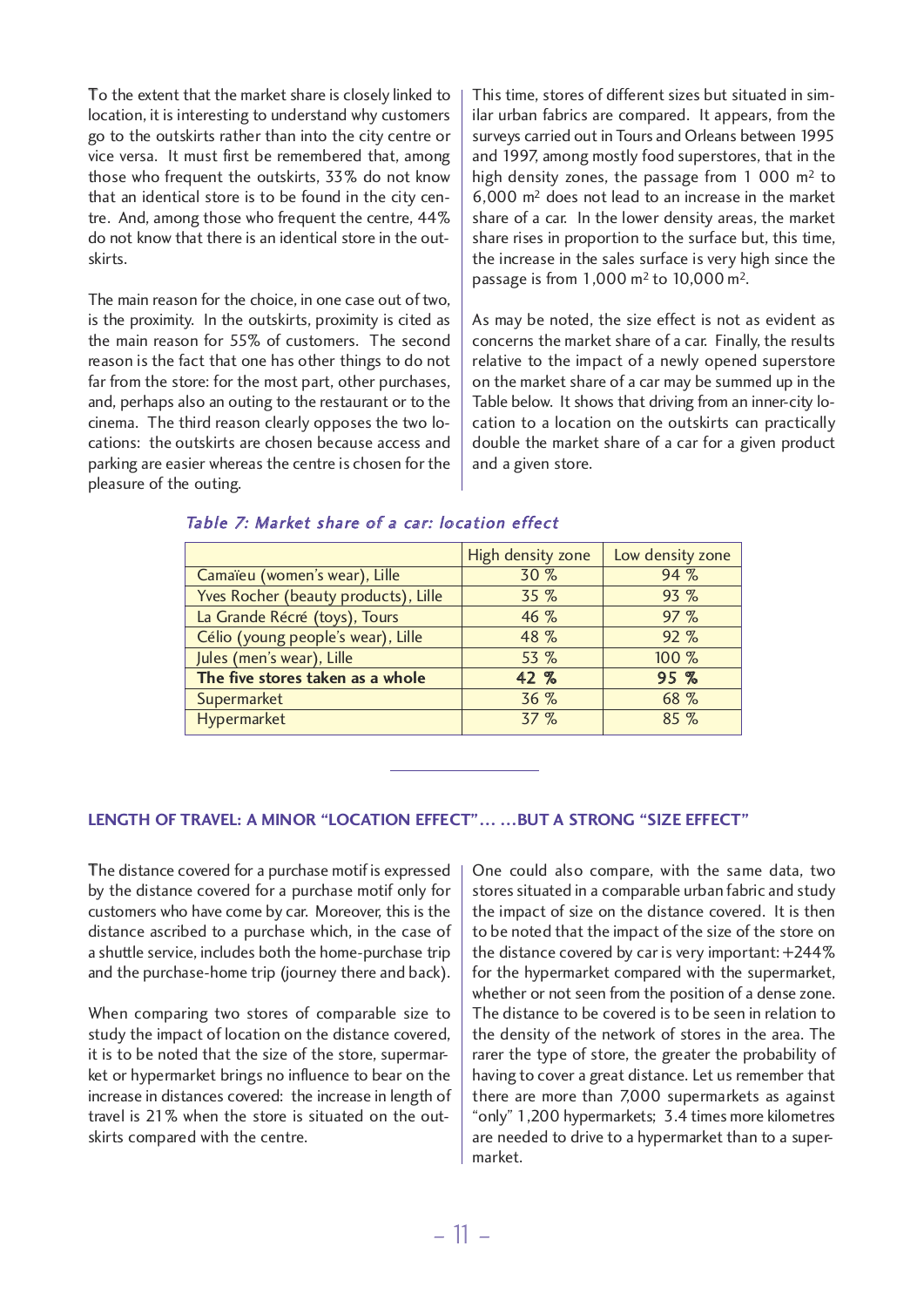#### Table 8: Distance driven for shopping purposes (in meters): effect of location and size of store

|                   | Supermarket | Hypermarket |
|-------------------|-------------|-------------|
| High density zone | 2.530       | 8.710       |
| Low density zone  | 3,060       | 10.540      |

One therefore has to check and evaluate <sup>a</sup> link between, on the one hand, the size of the store and the length of distance to the store and, on the other hand, the location of the store and the market share of <sup>a</sup> private car. The impact resulting from these two factors (size and location) taken simultaneously can be expressed through the following ratio: car x kilometre for 100  $\in$  of shopping. This indicator takes into account not only the market share of <sup>a</sup> car

and the length of the drive, but also the average basket (car-kilometre ratio generated by the food superstores as estimated by the MT55 Report of the DRAST in 2001), i.e. the total value of goods bought at each visit, purchases that can be more or less frequent depending on household habits and the home-store distance (the average basket is greater when shopping is done in <sup>a</sup> hypermarket than when done in <sup>a</sup> supermarket and greater when <sup>a</sup> car drive is involved).

Table 9: Calculation of the efficiency ratio (car. km / 100  $\epsilon$  worth of shopping, in 2000)

|                                             | Supermarket                 |                     | Hypermarket                 |                     |
|---------------------------------------------|-----------------------------|---------------------|-----------------------------|---------------------|
|                                             | <b>High density</b><br>zone | Low density<br>zone | <b>High density</b><br>zone | Low density<br>zone |
| Average basket in francs                    |                             |                     |                             |                     |
| Clients coming by car                       | 200                         | 158                 | 344                         | 335                 |
| Overall clients                             | 131                         | 127                 | 218                         | 302                 |
| Length of drive (metres)                    |                             |                     |                             |                     |
| Clients coming by car                       | 2,530                       | 3,060               | 8,710                       | 10,540              |
| Market share of car                         | 36 %                        | 68 %                | 37%                         | 85 %                |
| Overall clients                             | 911                         | 2,081               | 3,223                       | 8,959               |
| Efficiency ratio (car.km / $100$ Fr F)      |                             |                     |                             |                     |
| Clients coming by car                       | 1.27                        | 1.94                | 2.53                        | 3.15                |
| Overall clients                             | 0.70                        | 1.64                | 1.48                        | 2.97                |
| Efficiency ratio (car.km / 100 $\epsilon$ ) |                             |                     |                             |                     |
| Clients coming by car                       | 8.3                         | 12.7                | 16.6                        | 20.6                |
| <b>Overall clients</b>                      | 4.6                         | 10.7                | 9.7                         | 19.5                |

The result of this calculation is that 100  $\epsilon$  worth of purchases gives 5 kilometres by car for a supermarket in a high density zone, 11 kms for a supermarket in a low density zone, 10 kms for a hypermarket in a high

density zone and 20 kms for a hypermarket in a low density zone. Between these two extreme cases the ratio is 1 to 4.

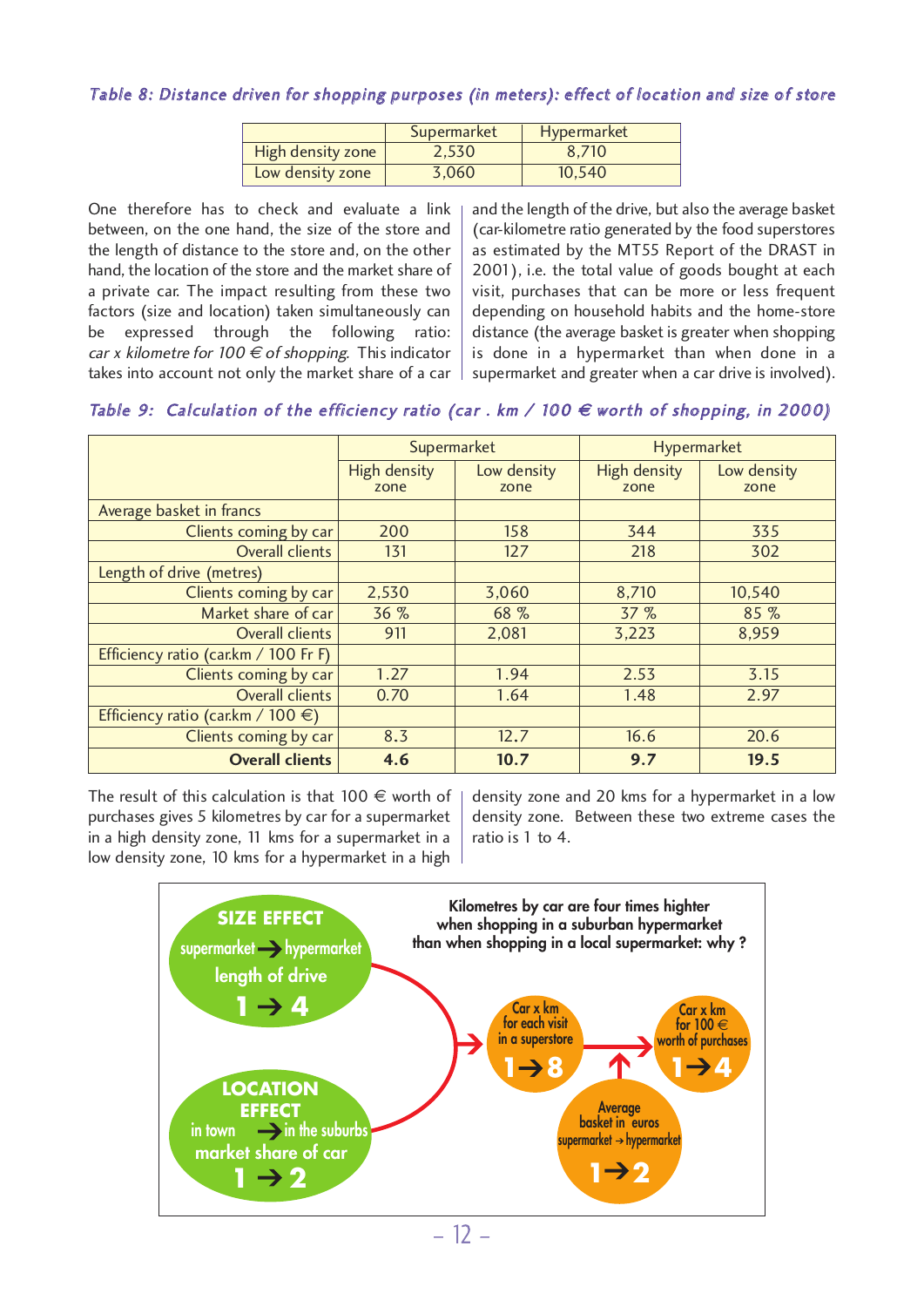# **CONCLUSION**

 $\mathbf{W}$  ith an indicator like "Car x km for 100  $\in$  worth<br>of purchases" one can evaluate commercial urbanisation policies from the point of view of the generation of car traffic flow, but also from the point of view of an increase in the greenhouse effect, since emissions depend directly on the kilometres.

These kilometres driven by car may be translated in terms of carbon dioxide emissions on the basis of the estimates provided by the Ademe ("Energy and environmental efficiency of modes of transport. Public synthesis". Deloitte, 30 January 2008), which take into account the occupancy rate of cars and cover all cars on the road and not only new cars. According to this

document, assuming that the cars are driven in urban or suburban zones with half the number being powered by petrol and the other half by diesel, the results show an average emission of  $187$  grams of  $CO<sub>2</sub>$  per traveller x km. To determine emissions by car x km and not by traveller x km, one deducts an average rate of occupation in urban or suburban zones of 1.3 passengers per car, so that the emissions may be estimated at 243 grams of CO<sub>2</sub> per car x km.

Thus, for the same household basket of  $100 \in \mathcal{C}$ , carbon dioxide emissions attributable to transport may be estimated at:

## Table 10: Carbon dioxide emissions attributable to final transport for purchasing

|                                                        | Supermarket<br>High density<br>Low density<br>zone<br>zone |       | Hypermarket          |                     |
|--------------------------------------------------------|------------------------------------------------------------|-------|----------------------|---------------------|
|                                                        |                                                            |       | High density<br>zone | Low density<br>zone |
| Car x km for $100 \in$ worth of purchases              | 4.6                                                        | 10.7  | 9.7                  | 19.5                |
| Litres of fuel for $100 \in \text{worth of purchases}$ | 0.34                                                       | 0.75  | 0.68                 | 1.36                |
| CO <sub>2</sub> grams for 100 $\in$ worth of purchases | 1,100                                                      | 2,600 | 2,400                | 4,700               |

The result of this lengthy evaluation may be summarized in one sentence: **carbon dioxide emissions are four times stronger when shopping in a suburban** **hypermarket than when shopping in a local supermarket.**